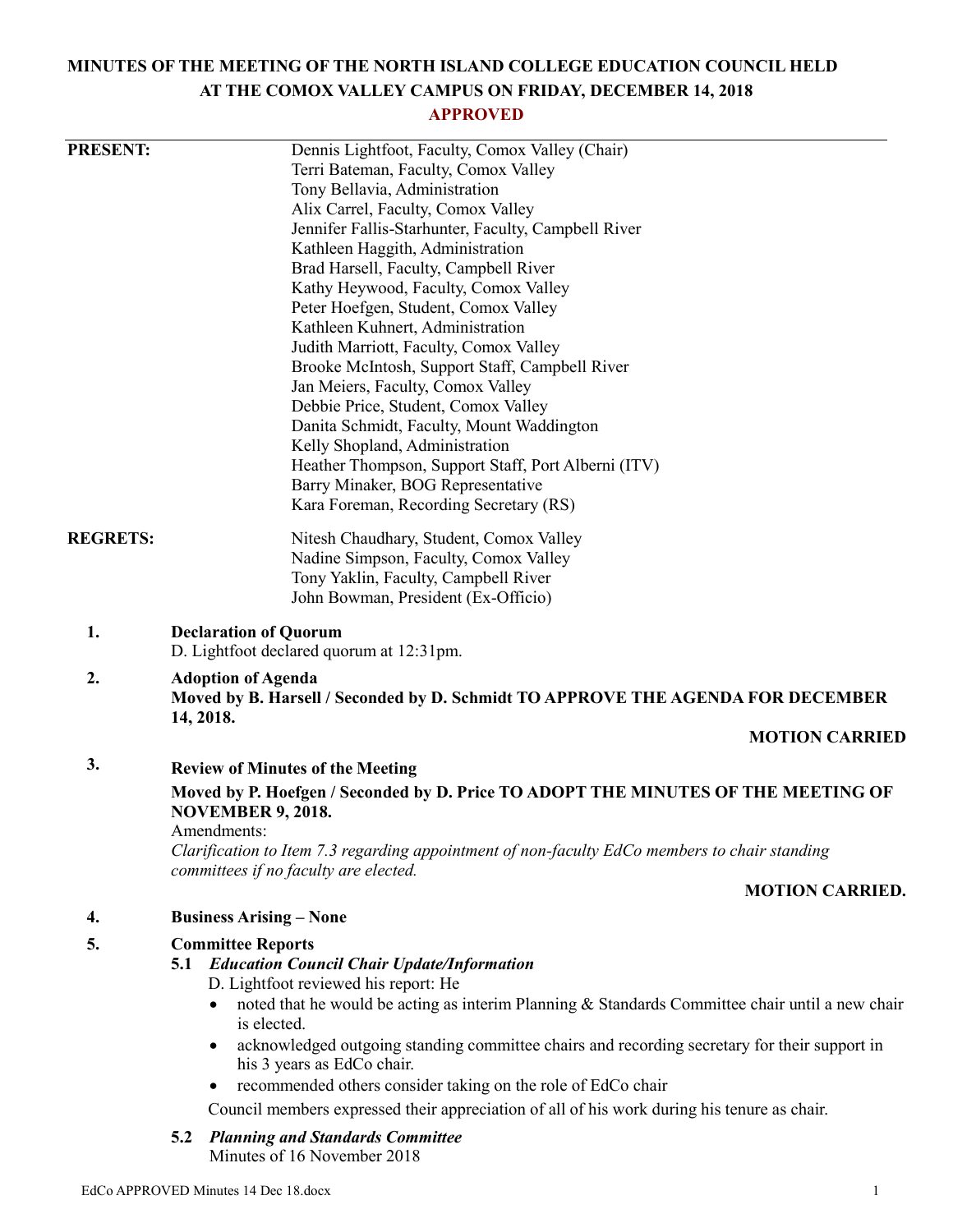K. Kuhnert stated that the final draft of Policy 3-11 Program Review has been posted for community feedback. The committee will review that feedback in the new year, and are also continuing to work on a number of other policies currently under development.

#### **5.3** *Fast Track Committee*

Minutes of November 2018

**5.3.1 New Course – ESL 062 Advanced Reading & Writing**

# **Moved by K. Haggith / Seconded by K. Heywood TO APPROVE THE NEW COURSE.**

# **EFFECTIVE/START DATE: FA 2019**

# *Discussion:*

Clarifying questions (noted below). Concern was expressed about the large number of learning outcomes. The department confirmed that this is the format used by ESL courses throughout the province. These are internal courses designed to support international students and will not be articulated.

# **Recommended Revisions: (RS)**

Confirm SRO will fix numbering formatting

*Learning Outcomes*

Writing h); clarify; does this include citations?

# **MOTION CARRIED. 1 OPPOSED.**

# **5.3.2 New Course – ESL 065 Advanced Listening & Speaking**

# **Moved by K. Haggith / Seconded by B. McIntosh TO APPROVE THE NEW COURSE.**

# **EFFECTIVE/START DATE: FA 2019**

*Discussion:* As noted below. **Recommended Revisions: (RS)** *Learning Outcomes*

Academic Skills b); clarify "a listening"

# **MOTION CARRIED.**

#### **5.3.3 Items 5.3.3 & 5.3.4 were taken together**

- **& New Course – ESL 092 College/University Prep Reading & Writing and**
- **5.3.4 New Course – ESL 095 College/University Prep Listening & Speaking**

# **Moved by K. Haggith / Seconded by B. McIntosh TO APPROVE THE NEW COURSES.**

# **EFFECTIVE/START DATE: FA 2019**

*Discussion:*

Both of these courses will articulate to ENG 115 after discussion with the English department regarding grade required. Then through omnibus process, each department will determine acceptance of these courses.

# **Recommended Revisions: (RS)**

ESL 092

*Learning Outcomes* • Minor spelling corrections

ESL 095 – no changes

# **MOTION CARRIED.**

# **5.4** *Curriculum Committee*

Minutes of 23 November 2018

# **5.4.1 Program Revision – Professional Potter Advanced Diploma**

**Moved by K. Haggith / Seconded by A. Carrel TO APPROVE THE PROGRAM REVISION.**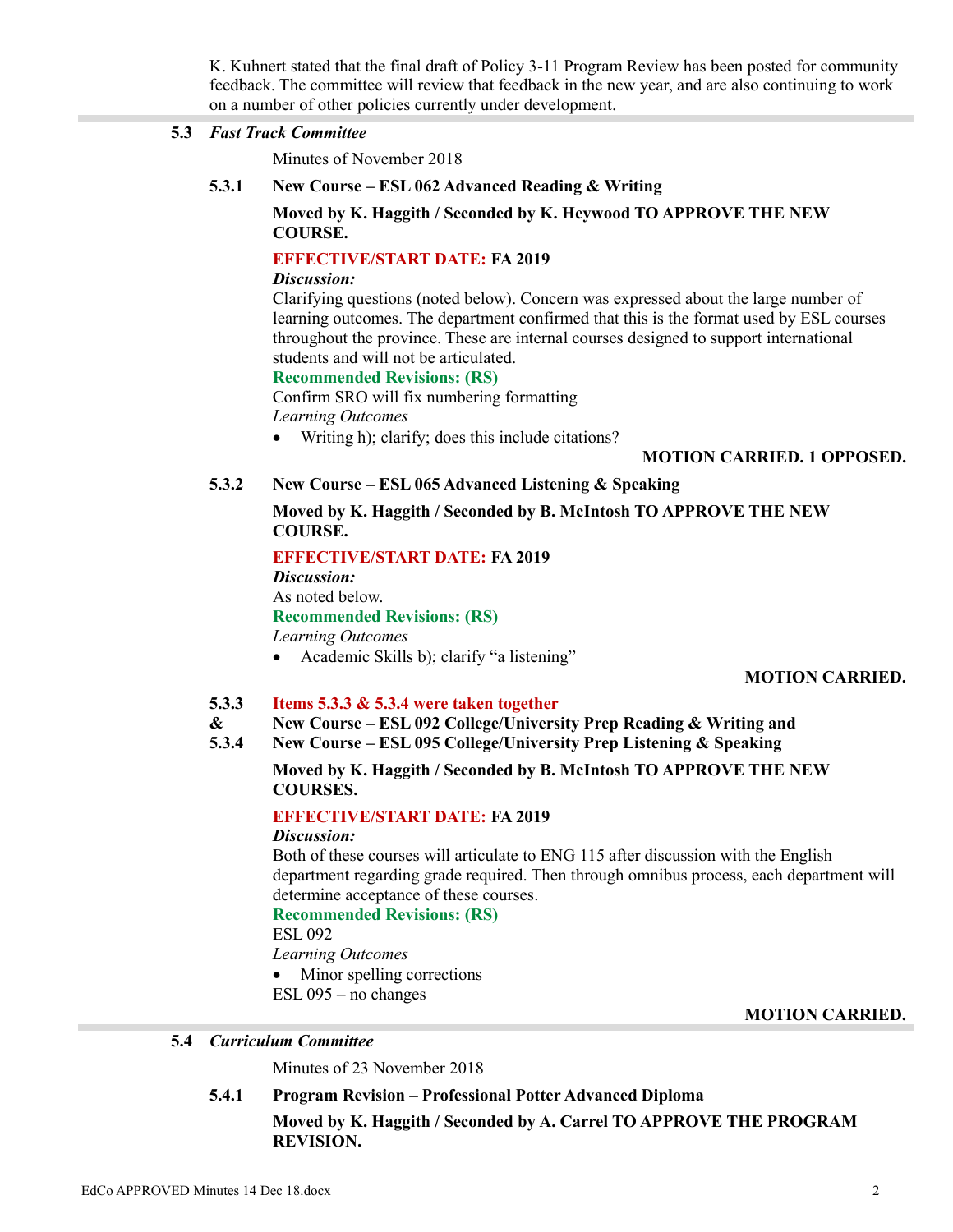#### **EFFECTIVE/START DATE: FA 2019** *Discussion:*

None

**MOTION CARRIED.**

#### **5.4.2 Items 5.4.2 & 5.4.3 were taken together**

- **& Course Revision – FIN 120 Painting: Colour & Perception**
- **5.4.3 Course Revision – FIN 121 Painting: Methods & Concepts**

**Moved by K. Haggith / Seconded by J. Meiers TO APPROVE THE COURSE REVISIONS.**

# **EFFECTIVE/START DATE: FA 2019**

*Discussion:* None.

# **MOTION CARRIED.**

- **5.4.4 Items 5.4.4 & 5.4.5 were taken together**
- **& Course Revision – FIN 220 Painting Applications I and**
- **5.4.5 Course Revision – FIN 221 Painting Applications II**

**Moved by K. Haggith / Seconded by T. Bateman TO APPROVE THE COURSE REVISIONS.**

# **EFFECTIVE/START DATE: FA 2019**

*Discussion:*

fin

**FIN 221**: *Learning Outcomes #5*; ask department if is this is appropriate for advanced students?

# **MOTION CARRIED.**

- **5.4.6& Items 5.4.6, 5.4.7 & 5.4.8 were taken together**
- **5.4.7& Course Revision – FIN 330 Throwing for Production, Design & Practice I,**
- **5.4.8 Course Revision – FIN 331 Throwing for Production, Design & Practice II and Course Revision – FIN 332 Throwing for Production, Design & Practice III**

**Moved by K. Haggith / Seconded by J. Fallis Starhunter TO APPROVE THE COURSE REVISIONS.**

# **EFFECTIVE/START DATE: FA 2019**

*Discussion:* None.

# **MOTION CARRIED.**

# **5.4.9& Items 5.4.9, 5.4.10 & 5.4.11 were taken together**

- **5.4.10 Course Revision – FIN 335 Clay Technology I,**
- **& Course Revision – FIN 336 Clay Technology II and**
- **5.4.11 Course Revision – FIN 337 Clay Technology III**

**Moved by K. Haggith / Seconded by J. Marriott TO APPROVE THE COURSE REVISIONS.**

# **EFFECTIVE/START DATE: FA 2019**

*Discussion:*

**FIN 336**: *Content*; ask dept if bullets 2 & 3 are learning outcomes

# **MOTION CARRIED.**

- **5.4.12 Items 5.4.12, 5.4.13 & 5.4.14 were taken together**
- **& Course Revision – FIN 340 Surface Enrichment I,**
- **5.4.13 & Course Revision – FIN 341 Surface Enrichment II and**
- **5.4.14 Course Revision – FIN 342 Surface Enrichment III**

**Moved by K. Haggith / Seconded by B. Harsell TO APPROVE THE COURSE REVISIONS.**

**EFFECTIVE/START DATE: FA 2019**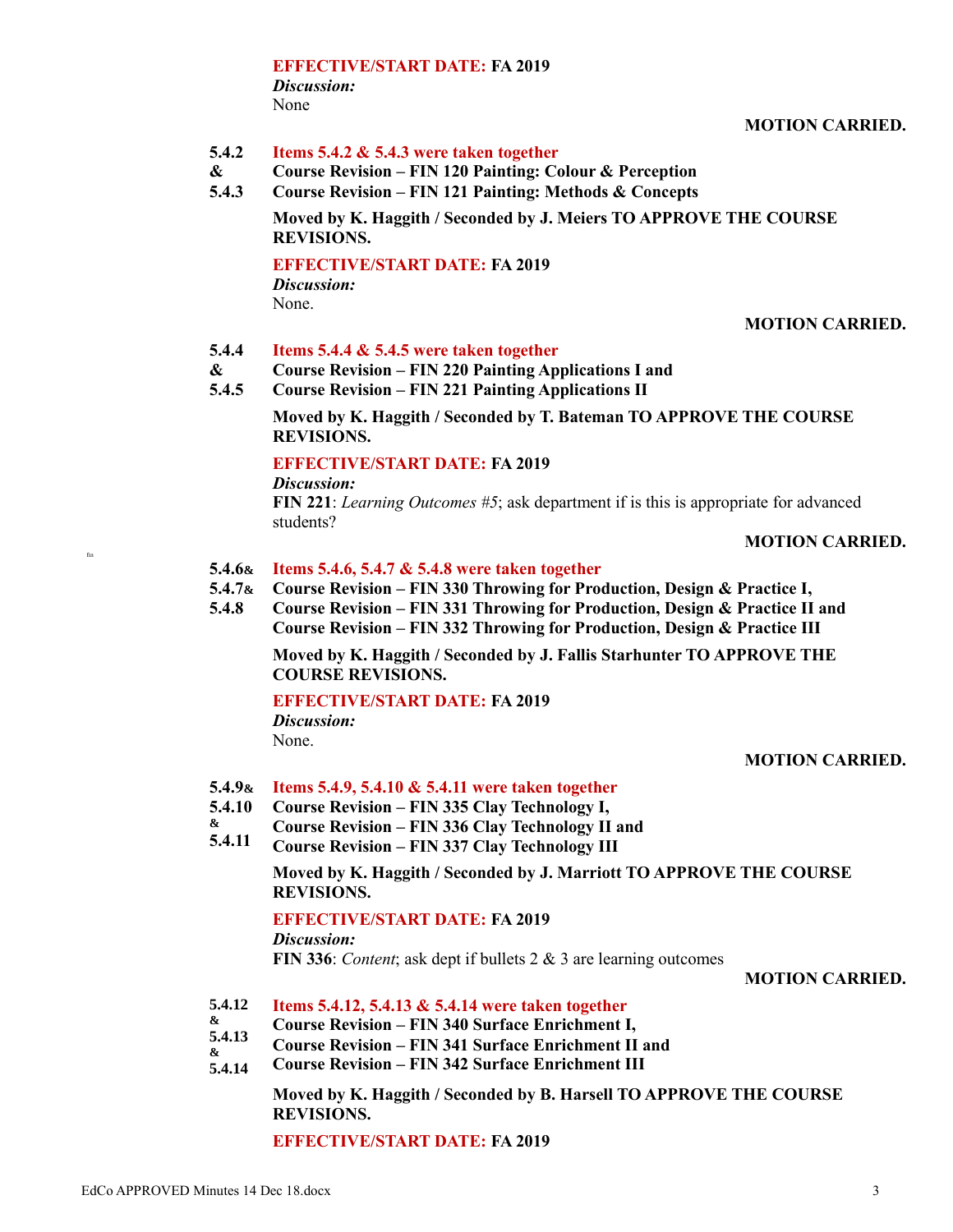*Discussion:* None

#### **5.4.15 Items 5.4.15, 5.4.16 & 5.4.17 were taken together**

- **& Course Revision – FIN 345 Kilns and Firing Technology I,**
- **5.4.16 & Course Revision – FIN 346 Kilns and Firing Technology II and**
- **5.4.17 Course Revision – FIN 347 Kilns and Firing Technology III**

**Moved by K. Haggith / Seconded by J. Marriott TO APPROVE THE COURSE REVISIONS.**

# **EFFECTIVE/START DATE: FA 2019**

*Discussion:* As noted **Recommended Revisions: (RS) FIN 346:** *Content*; Change "vapor" to Canadian spelling

#### **MOTION CARRIED.**

#### **5.4.18 Course Revision – FIN 350 Mold Making**

**Moved by K. Haggith / Seconded by J. Fallis Starhunter TO APPROVE THE COURSE REVISION.**

# **EFFECTIVE/START DATE: FA 2019**

*Discussion:* None

#### **MOTION CARRIED.**

#### **5.4.19 Items 5.4.19 & 5.4.20 were taken together**

- **& Course Revision – FIN 355 Hand-building for Production I and**
- **5.4.20 Course Revision – FIN 356 Hand-building for Production II**

**Moved by K. Haggith / Seconded by J. Meiers TO APPROVE THE COURSE REVISIONS.**

# **EFFECTIVE/START DATE: FA 2019**

*Discussion:* As noted **Recommended Revisions: (RS) FIN 355:** *Content*; make "hand-building" (with hyphen) consistent

#### **MOTION CARRIED.**

**5.4.21 Course Revision – FIN 360 Documentation and Digital Media**

**Moved by K. Haggith / Seconded by J. Meiers TO APPROVE THE COURSE REVISION.**

#### **EFFECTIVE/START DATE: FA 2019** *Discussion:*

None

#### **MOTION CARRIED.**

**5.4.22 Course Revision – FIN 362 Business Practices for the Potter**

#### **Moved by K. Haggith / Seconded by A. Carrel TO APPROVE THE COURSE REVISION.**

#### **EFFECTIVE/START DATE: FA 2019**

*Discussion:* As noted below **Recommended Revisions:**

*Instructor Qualifications:* What is equivalent to BBA Accounting? Ask dept to clarify minimum requirements

#### **MOTION CARRIED.**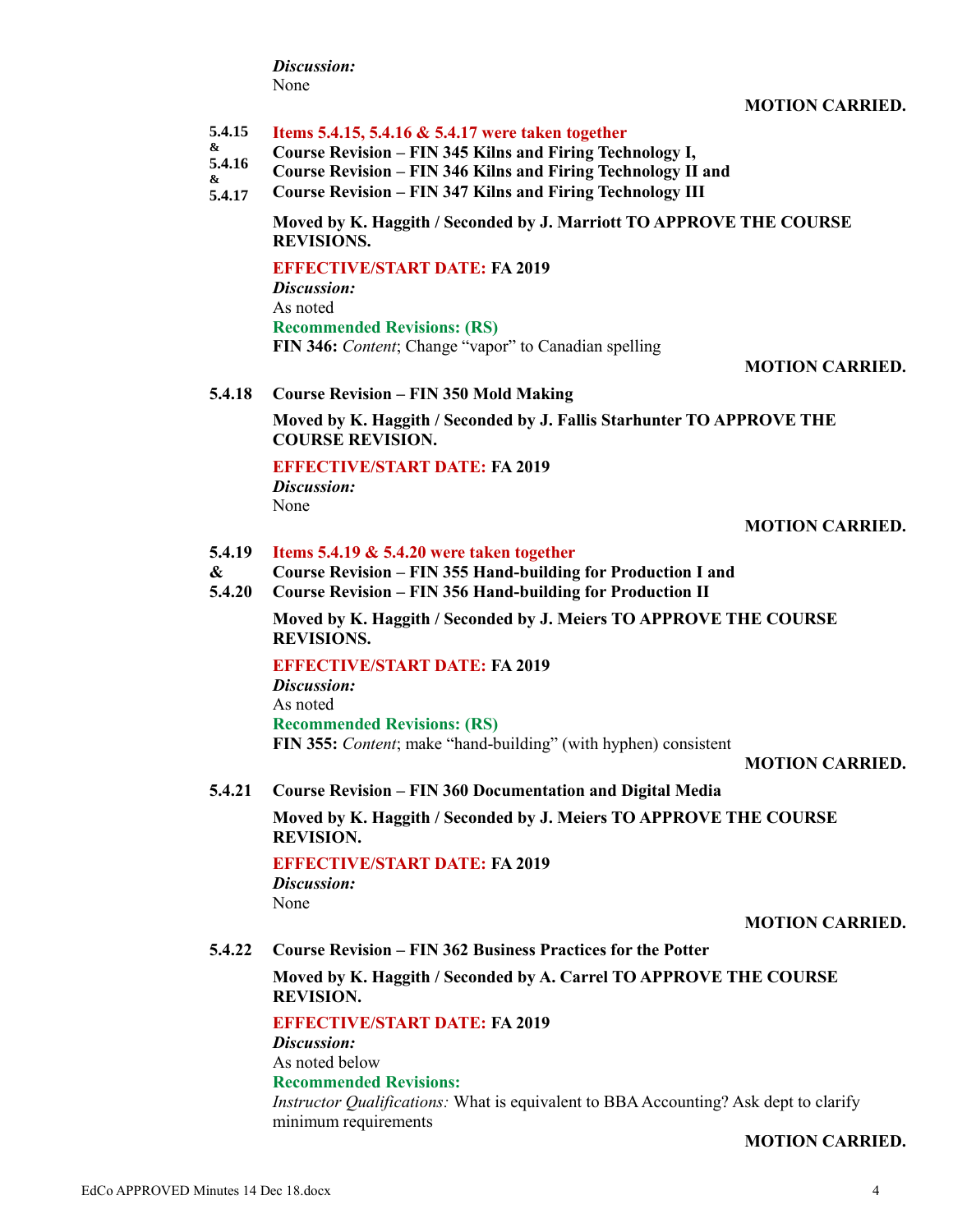#### **5.4.23 Course Revision – FIN 363 Marketing for the Potter**

# **Moved by K. Haggith / Seconded by B. Harsell TO APPROVE THE COURSE REVISION.**

# **EFFECTIVE/START DATE: FA 2019**

*Discussion:*

Same note on Instructor Qualifications as FIN 362 *Learning Outcomes:* ask dept to consider whether "Demonstrate" is appropriate verb for advanced diploma.

#### **MOTION CARRIED.**

#### **5.4.24 Items 5.4.24, 5.4.25 and 5.4.26 were taken together**

- **& Course Revision – FIN 366 Glaze Sciences I,**
- **5.4.25 & Course Revision – FIN 367 Glaze Sciences II and**
- **5.4.26 Course Revision – FIN 368 Glaze Sciences III**

**Moved by K. Haggith / Seconded by B. Harsell TO APPROVE THE COURSE REVISION.**

**EFFECTIVE/START DATE: FA 2019**

*Discussion:* As noted below **Recommended Revisions: (RS) FIN 368:** *Description*; Remove "on"

# **MOTION CARRIED.**

**5.4.27 Course Revision – LIB 160 Culture, Communication and Global Citizenship**

**Moved by K. Haggith / Seconded by B. Harsell TO APPROVE THE COURSE REVISION.**

**EFFECTIVE/START DATE: FA 2019** *Discussion:* As noted below. **Recommended Revisions: (RS)** *Learning Outcomes:* fix numbering

# **MOTION CARRIED.**

# **5.4.28 Course Revision – SOC 110 Introduction to Sociology I**

# **Moved by K. Haggith / Seconded by B. Harsell TO APPROVE THE COURSE REVISION.**

# **EFFECTIVE/START DATE: FA 2019**

#### *Discussion:*

On size of ranges of percentage and impact when students don't get course outline until  $1<sup>st</sup>$ day of class. Suggestion is to remove percentages altogether on ACDs and only provide policy note. Noted that students don't use ACDs to shop for courses as they are not publicly available.

# **Recommended Revisions: (RS)**

*Course Content:* get clarification on beginning of numbered list

#### **MOTION CARRIED.**

**ACTION Item:** Add discussion of removing percentages on ACDs to 2019 EdCo meeting.

**5.4.29 Course Revision – LHA 100 Landscape Horticulture Apprenticeship – Level I Enriched**

> **Moved by K. Haggith / Seconded by A. Carrel TO APPROVE THE COURSE REVISION.**

**EFFECTIVE/START DATE: FA 2019**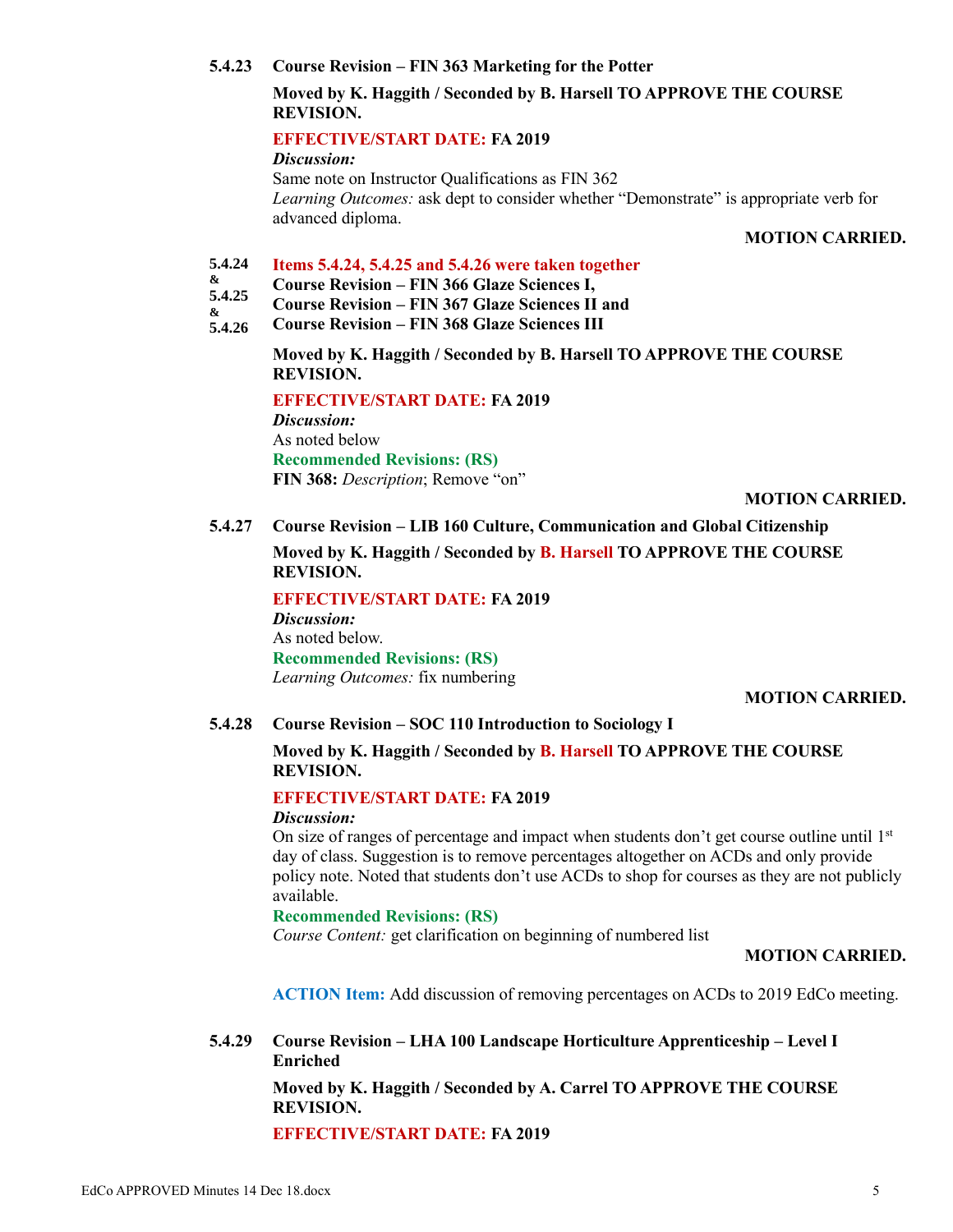#### *Discussion:*

Concern was expressed regarding whether learning outcomes could be achieved in the time allotted and whether instructor qualifications were adequate. It was recommended that the Council member bring these concerns to the dean for clarification. RS will provide contact information.

#### **Recommended Revisions: (RS)**

*Student Evaluation:* Add 's' to assessment

#### **MOTION CARRIED.**

# **5.4.30 Program Revision – Practical Nursing Diploma**

# **Moved by J. Fallis Starhunter / Seconded by B. Harsell TO APPROVE THE PROGRAM REVISION.**

# **EFFECTIVE/START DATE: FA 2019**

*Discussion:*

All content is externally mandated. Making changes to the content creates problems at annual reviews.

#### **Recommended Revisions: (RS)**

*Admission Requirements*

• Remove NIC ENG 060

#### **MOTION CARRIED.**

#### **Items 5.4.31 – 5.4.36 were taken together**

- **5.4.31 Course Revision – PNS 111 Professional Practice I**
- **5.4.32 Course Revision – PNS 112 Health Promotion I**
- **5.4.33 Course Revision – PNS 113 Variations in Health I**
- **5.4.34 Course Revision – PNS 114 Professional Communications I**
- **5.4.35 Course Revision – PNS 115 Pharmacology I**
- **5.4.36 Course Revision – PNS 116 Integrated Nursing Project I**

**Moved by J. Fallis Starhunter / Seconded by B. Harsell TO APPROVE THE COURSE REVISIONS.**

# **EFFECTIVE/START DATE: FA 2019**

*Discussion:* None

#### **MOTION CARRIED.**

**5.4.37 Course Revision – PNS 117 Consolidated Practice Experience I**

**Moved by J. Fallis Starhunter / Seconded by T. Bateman TO APPROVE THE COURSE REVISION.**

# **EFFECTIVE/START DATE: FA 2019**

*Discussion:* None

#### **MOTION CARRIED.**

#### **Items 5.4.38 – 5.4.43 were taken together**

- **5.4.38 Course Revision – PNS 121 Professional Practice II**
- **5.4.39 Course Revision – PNS 122 Health Promotion II**
- **5.4.40 Course Revision – PNS 123 Variations in Health II**
- **5.4.41 Course Revision – PNS 124 Professional Communications II**
- **5.4.42 Course Revision – PNS 125 Pharmacology II**
- **5.4.43 Course Revision – PNS 126 Integrated Nursing Practice II**

# **Moved by J. Fallis Starhunter / Seconded by B. Harsell TO APPROVE THE COURSE REVISIONS.**

**EFFECTIVE/START DATE: FA 2019**

*Discussion:* As noted below **Recommended Revisions: (RS)**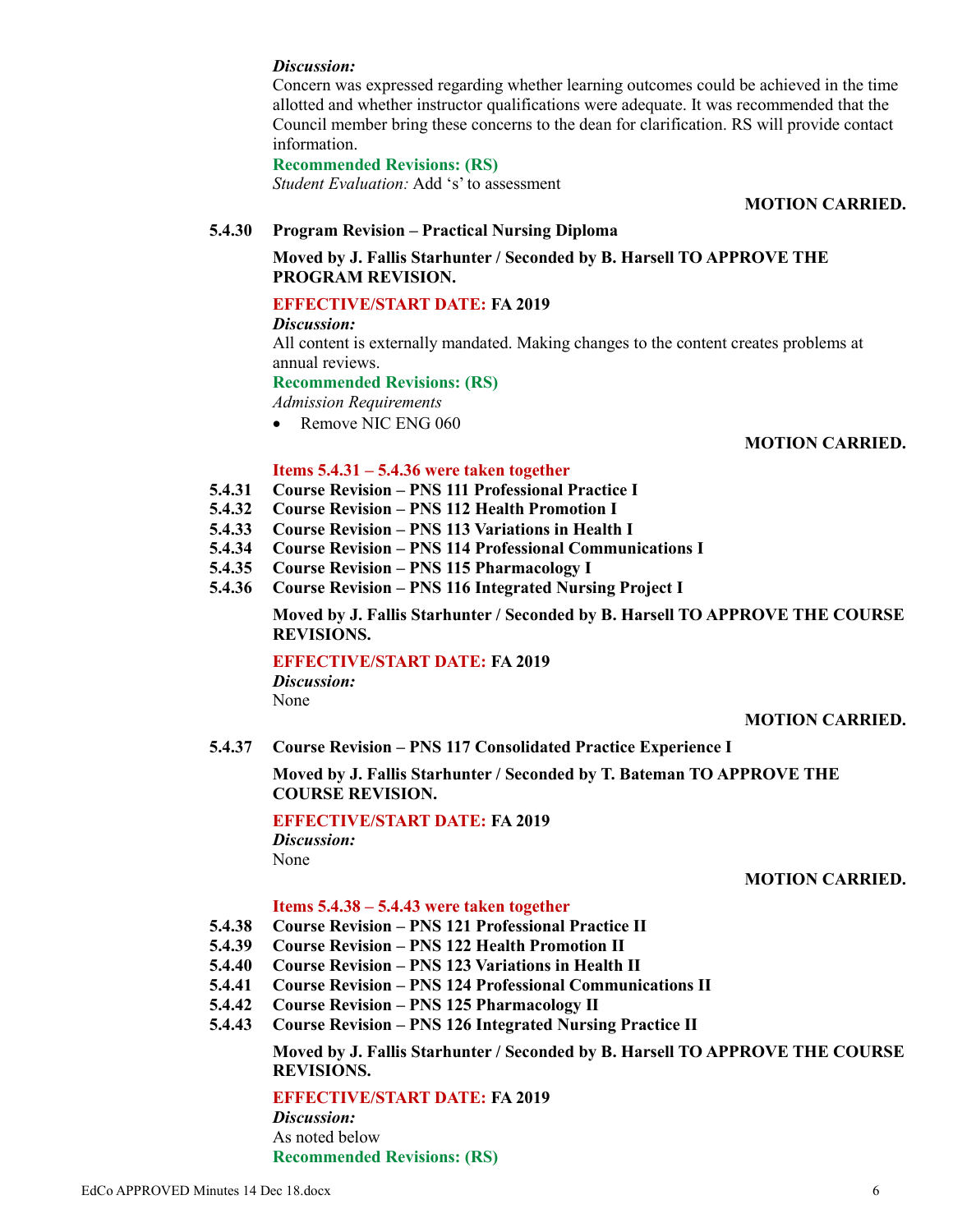*Transfer Status*

• Ensure consistent capitalization (all ACDs)

**MOTION CARRIED.**

#### **5.4.44 Course Revision – PNS 127 Consolidated Practice Experience II**

**Moved by J. Fallis Starhunter / Seconded by J. Meiers TO APPROVE THE COURSE REVISION.**

**EFFECTIVE/START DATE: FA 2019** *Discussion:* None

#### **MOTION CARRIED.**

#### **Items 5.4.45 – 5.4.49 were taken together**

- **5.4.45 Course Revision – PNS 231 Professional Practice III**
- **5.4.46 Course Revision – PNS 232 Health Promotion III**
- **5.4.47 Course Revision – PNS 233 Variations in Health III**
- **5.4.48 Course Revision – PNS 234 Professional Communication III**
- **5.4.49 Course Revision – PNS 236 Integrated Nursing Practice III**

**Moved by J. Fallis Starhunter / Seconded by K. Kuhnert TO APPROVE THE COURSE REVISIONS.**

# **EFFECTIVE/START DATE: FA 2019**

*Discussion:*

As noted below **Recommended Revisions: (RS)** *PNS 233 Course Content* • Fix  $3^{rd}$  bullet formatting (no bracket) *PNS 236 Course Content*  $\bullet$  6<sup>th</sup> bullet; should be PICC *Student Evaluation* Add "s" to exam

#### **MOTION CARRIED.**

#### **5.4.50 Course Revision – PNS 237 Consolidated Practice Experience III**

# **Moved by J. Fallis Starhunter / Seconded by A. Carrel TO APPROVE THE COURSE REVISION.**

**EFFECTIVE/START DATE: FA 2019** *Discussion:* As noted below **Recommended Revisions:**

*Description*

• Remove capital "I" on verb "integrated"

**MOTION CARRIED.**

#### **Items 5.4.51 – 5.4.55 were taken together**

- **5.4.51 Course Revision – PNS 241 Professional Practice IV**
- **5.4.52 Course Revision – PNS 242 Health Promotion IV**
- **5.4.53 Course Revision – PNS 243 Variations in Health IV**
- **5.4.54 Course Revision – PNS 244 Professional Communications IV**
- **5.4.55 Course Revision – PNS 246 Integrated Nursing Practice IV**

**Moved by J. Fallis Starhunter / Seconded by K. Heywood TO APPROVE THE COURSE REVISIONS.**

#### **EFFECTIVE/START DATE: FA 2019**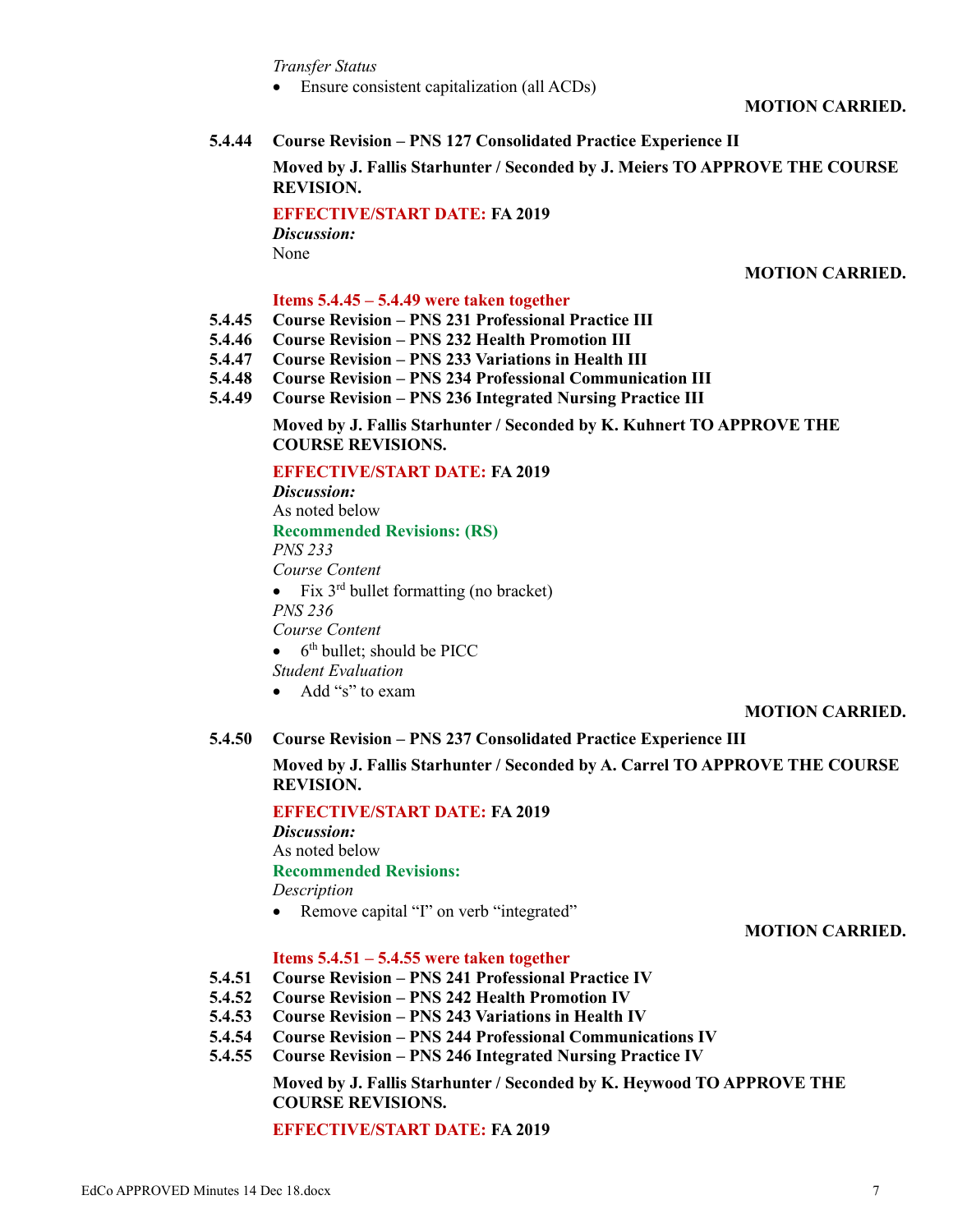*Discussion:* As noted below **Recommended Revisions:** *PNS 243 Course Content* • Fix  $3^{rd}$  bullet formatting (no bracket)

**MOTION CARRIED.**

**5.4.56 Course Revision – PNS 247 Consolidated Practice Experience IV**

**Moved by J. Fallis Starhunter / Seconded by B. Harsell TO APPROVE THE COURSE REVISION.**

# **EFFECTIVE/START DATE: FA 2019**

*Discussion:* None

# **MOTION CARRIED.**

# **Items 5.4.57 – 5.4.58 were taken together**

- **5.4.57 Course Revision – PNS 248 Transition to Final Practice Experience**
- **5.4.58 Course Revision – PNS 249 Final Practice Experience**

**Moved by J. Fallis Starhunter / Seconded by B. Harsell TO APPROVE THE COURSE REVISIONS.**

# **EFFECTIVE/START DATE: FA 2019**

*Discussion:*

None

#### **MOTION CARRIED.**

#### **Items 5.4.59, 5.4.60, 5.4.67, 5.4.68 and 5.4.69 were taken together**

- **5.4.59 Program Revision – Global Tourism Hospitality Management Advanced Certificate**
- **5.4.60 Program Revision – Global Tourism Hospitality Management Advanced Diploma**
- **5.4.67 Program Revision – Business Administration Post Degree Diploma**
- **5.4.68 Program Revision – Business Administration Post Degree Diploma – Global Business Management**
- **5.4.69 Program Revision – Business Administration Post Degree Diploma – Pre-Professional Accountant**

**Moved by K. Haggith / Seconded by J. Marriott TO APPROVE THE PROGRAM REVISIONS.**

# **EFFECTIVE/START DATE: FA 2019**

*Discussion:*

Re: Admission Requirements

Proposed changes to process used to evaluate applications.

# **Recommended Revisions:**

*Admission Requirements*

• Proponent provided a rewording (applies to  $5.4.59$ ,  $5.4.60$ ,  $5.4.67$ ,  $5.4.68$  and  $5.4.69$ )

**MOTION CARRIED.**

**5.4.61 Program Revision – Hospitality Distance Learning**

# **Moved by K. Haggith / Seconded by P. Hoefgen TO APPROVE THE PROGRAM REVISION.**

**EFFECTIVE/START DATE: FA 2019** *Discussion:*

None

# **MOTION CARRIED.**

**5.4.62 New Course – THD 111 Introduction to Hospitality Financial Accounting Moved by K. Haggith / Seconded by P. Hoefgen TO APPROVE THE NEW COURSE. EFFECTIVE/START DATE: FA 2019**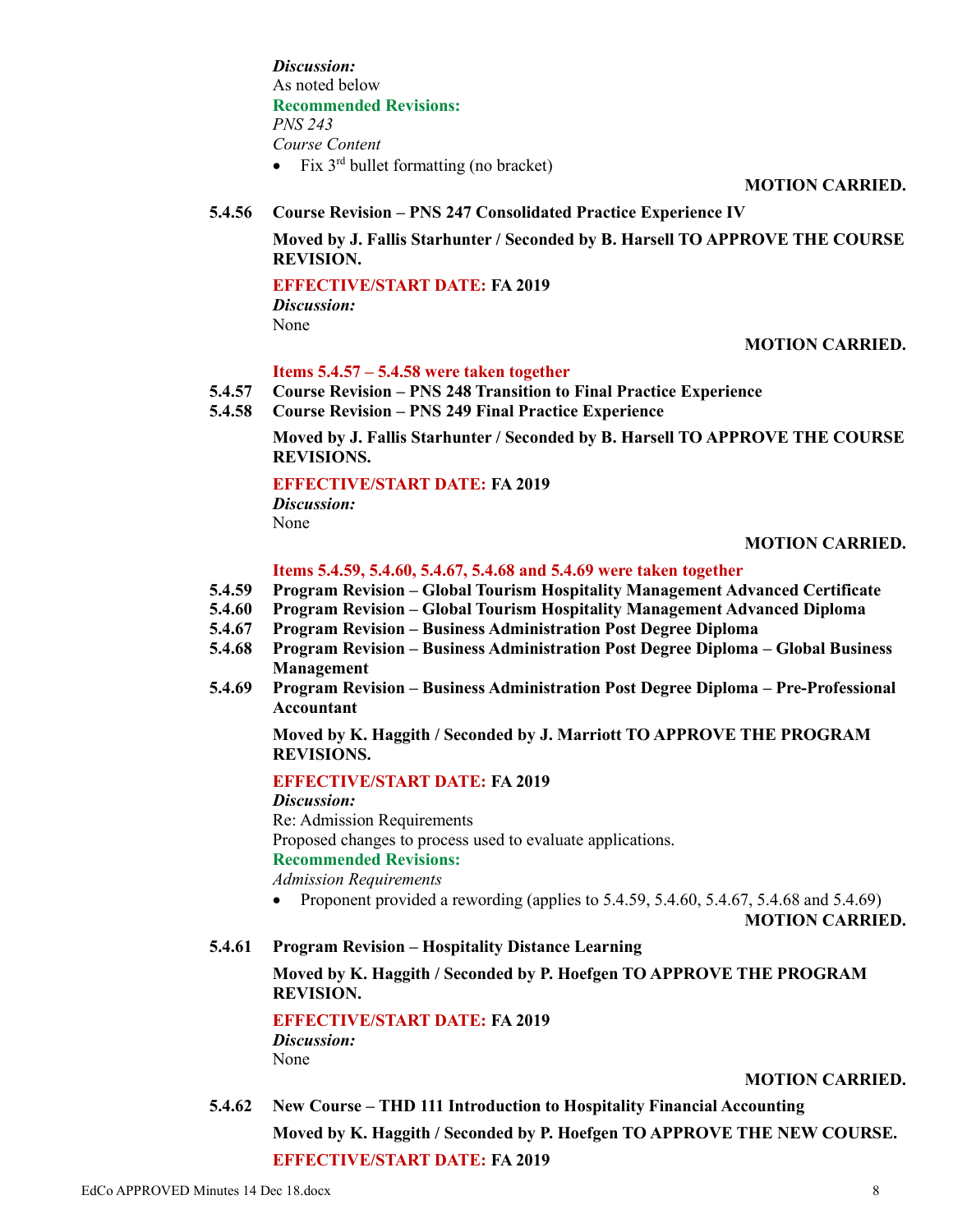#### *Discussion:*

Re: Reference to mature students in prerequisites It was agreed that this information should be in the marketing material. It's currently in policy but if that changes, it shouldn't be listed on the ACDs. **Recommended Revisions:**

*Prerequisites (applies to 5.4.62. – 5.4.66 inclusive)*

• Remove language re "Mature students..."

#### **MOTION CARRIED.**

#### **5.4.63 New Course – THD 121 Introduction to Hospitality and Tourism**

**Moved by K. Haggith / Seconded by T. Bateman TO APPROVE THE NEW COURSE.**

# **EFFECTIVE/START DATE: FA 2019**

*Discussion:* As noted below **Recommended Revisions:** *Prerequisites as noted in 5.4.62*

# **MOTION CARRIED.**

#### **5.4.64 New Course – THD 171 Front Office Management**

**Moved by K. Haggith / Seconded by H. Thompson TO APPROVE THE NEW COURSE.**

#### **EFFECTIVE/START DATE: FA 2019**

*Discussion:* As noted below **Recommended Revisions:** *Prerequisites as noted in 5.4.62*

#### **MOTION CARRIED.**

#### **5.4.65 New Course – THD 200 Introduction to Hospitality Management**

**Moved by K. Haggith / Seconded by H. Thompson TO APPROVE THE NEW COURSE.**

#### **EFFECTIVE/START DATE: FA 2019**

*Discussion:* As noted below **Recommended Revisions:** *Prerequisites as noted in 5.4.62*

#### **MOTION CARRIED.**

**5.4.66 New Course – THD 281 Hospitality Managerial Accounting Moved by K. Haggith / Seconded by J. Meiers TO APPROVE THE NEW COURSE.**

**EFFECTIVE/START DATE: FA 2019** *Discussion:* As noted below **Recommended Revisions:** *Prerequisites as noted in 5.4.62*

# **MOTION CARRIED.**

**5.4.70 Course Revision – (Omnibus) ABE course list**

**Moved by K. Haggith / Seconded by B. Harsell TO APPROVE THE OMNIBUS COURSE REVISIONS.**

# **EFFECTIVE/START DATE: FA 2019**

*Discussion:* None

#### **MOTION CARRIED.**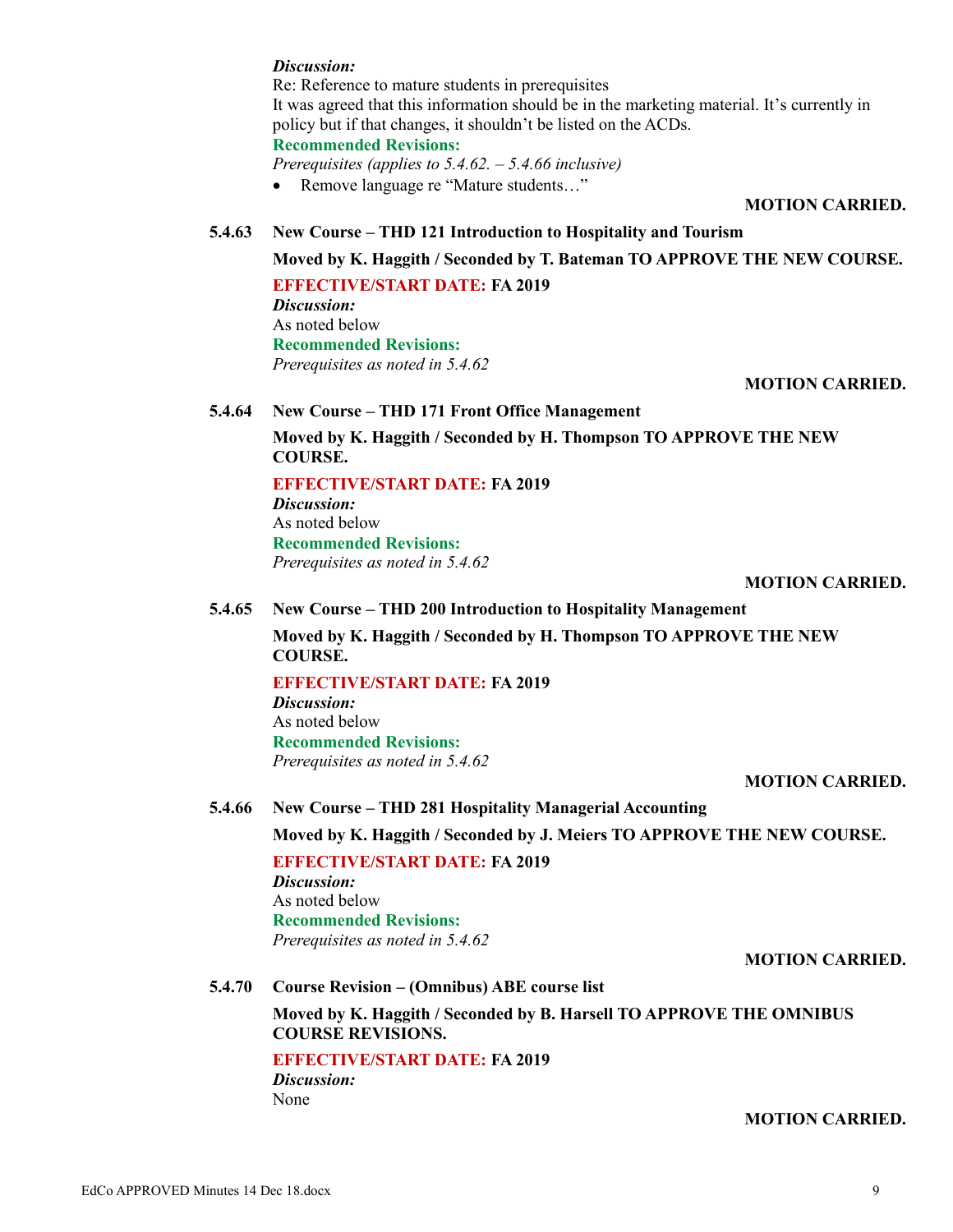EdCo APPROVED Minutes 14 Dec 18.docx 10

**5.4.71 Course Revision – ENG 052 Advanced English**

**Moved by K. Haggith / Seconded by K. Heywood TO APPROVE THE COURSE REVISIONS.**

**EFFECTIVE/START DATE: FA 2019** *Discussion:* None

**MOTION CARRIED.**

**5.4.72 Course Revision – MAT 053 Advanced Mathematics**

**Moved by K. Haggith / Seconded by J. Fallis Starhunter TO APPROVE THE COURSE REVISION.**

**EFFECTIVE/START DATE: FA 2019** *Discussion:*

None

#### **MOTION CARRIED.**

**5.4.73 Program Revision – Engineering Foundations Certificate**

**Moved by K. Haggith / Seconded by J. Meiers TO APPROVE THE PROGRAM REVISION.**

# **EFFECTIVE/START DATE: FA 2019**

*Discussion:* None

#### **MOTION CARRIED.**

# **Items 5.4.74 & 5.4.75 were taken together**

- **5.4.74 New Course – ENR 100 Introduction to Engineering I**
- **5.4.75 New Course – ENR 101 Introduction to Engineering II**

**Moved by K. Haggith / Seconded by K. Kuhnert TO APPROVE THE NEW COURSE.**

**EFFECTIVE/START DATE: FA 2019** *Discussion:* None

#### **MOTION CARRIED.**

**5.4.76 Course Revision – PHY 050 College Preparatory Physics I**

**Moved by K. Haggith / Seconded by T. Bateman TO APPROVE THE COURSE REVISION.**

**EFFECTIVE/START DATE: FA 2019** *Discussion:* None

#### **MOTION CARRIED.**

# **5.4.77 New Course – PHY 215 Introductory Quantum Physics**

**Moved by K. Haggith / Seconded by B. Harsell TO APPROVE THE NEW COURSE.**

**EFFECTIVE/START DATE: FA 2019** *Discussion:* None

#### **MOTION CARRIED.**

**MOTION CARRIED.**

**5.4.78 New Course – PHY 216 Introductory Electricity and Magnetism**

**Moved by K. Haggith / Seconded by K. Heywood TO APPROVE THE NEW COURSE.**

**EFFECTIVE/START DATE: FA 2019**

*Discussion:*